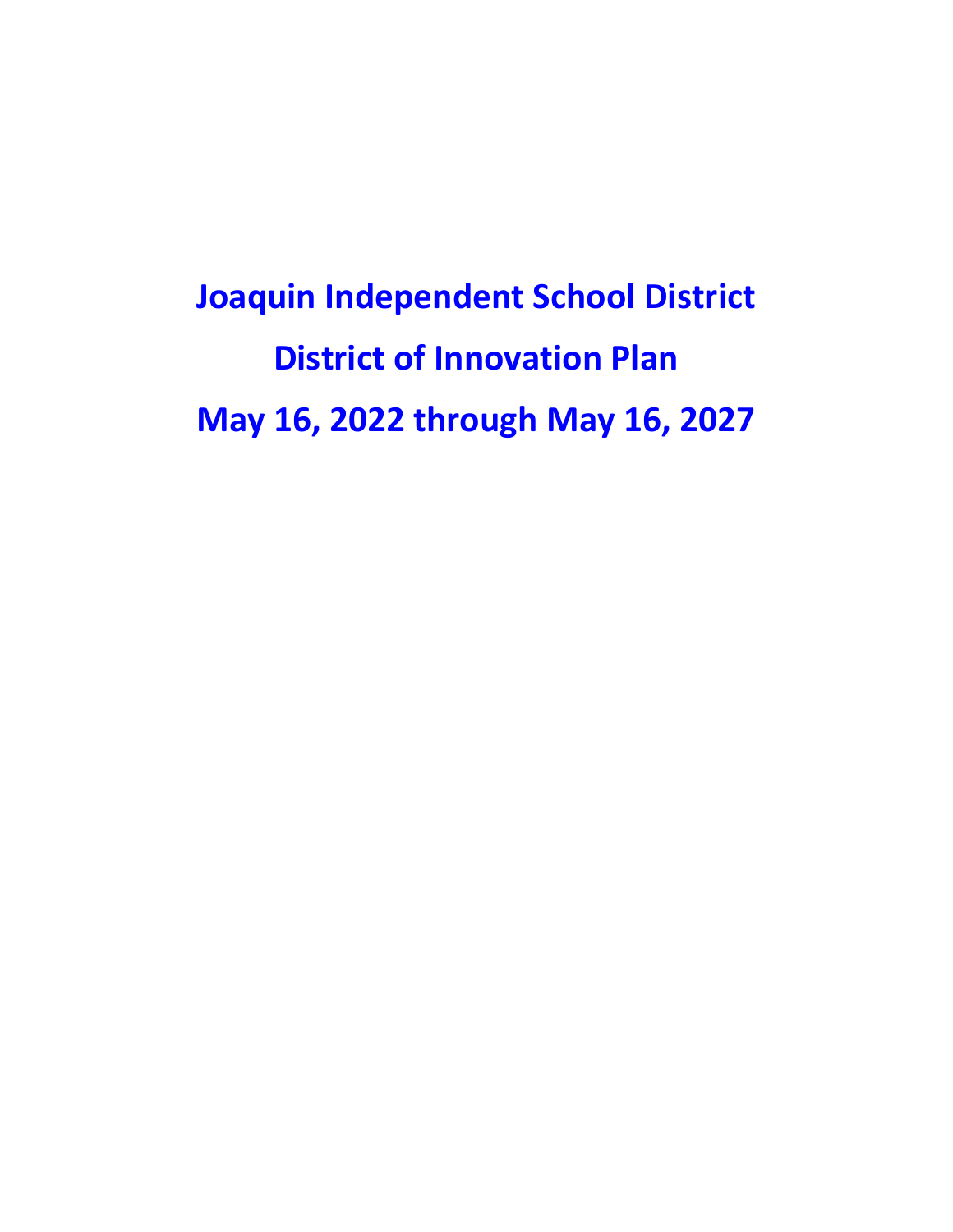# **A DISTRICT PLAN FOR INNOVATION AND LOCAL CONTROL May 16, 2022 through May 16, 2027**

## **"Innovation is creativity in action."**

• The 84th Texas Legislature passed House Bill 1842 in Spring 2015, providing public school districts the opportunity to become Districts of Innovation. To qualify, an eligible school district must adopt a five-year innovation plan according to the Texas Education Code.

## **Districts of Innovation may be exempt from state statutes to:**

- take greater local control in decision-making about the educational and instructional model for students;
- have increased autonomy from state mandates that govern educational programming; and
- be empowered to innovate and plan differently to create and implement transformative processes.

## **Why is Joaquin ISD seeking the state's official designation as a District of Innovation?**

- The Joaquin ISD Board of Trustees resolved in March 2022 to seek renewal of designation as a District of Innovation.
- This plan supports exemplary practices and local decision-making processes to improve student learning.
- The board appointed a District of Innovation Committee, represented by a majority of classroom teachers.

## **Under this plan, what might innovation look like at Joaquin ISD?**

• In this case, innovation does not necessarily mean ambitious new initiatives beyond the school district's current plan. Instead, it would signify Joaquin ISD has achieved the privilege and flexibility to exercise more creative local control over existing quality programs without some statutory constraints.

## **The proposed plan would:**

• Maintain reasonable class sizes in grades Pre-K-4. Except in unique and extenuating circumstances and only with the Board of Trustees' consent, Joaquin ISD will make every effort to begin each school year with enough teachers to preserve an important student-to-teacher ratio of 22:1 per Pre-K-4 homeroom class.

• Determine a flexible school start date. Joaquin ISD will determine on an annual basis its own local starting date for the first semester, not to precede the second Monday in August of any given year, instead of the Texas statute that requires districts to begin a new school year on the fourth Monday of August. Joaquin ISD will adjust the length of the school day minutes to meet the 75,600 instructional minutes per year requirement.

• Allow alternatives to educator certification for distinctive subjects. When a certified educator is not found for a unique circumstance or innovative class such as CTE courses, the school district may allow a certified educator to teach a subject in a related field without the traditional state credentials.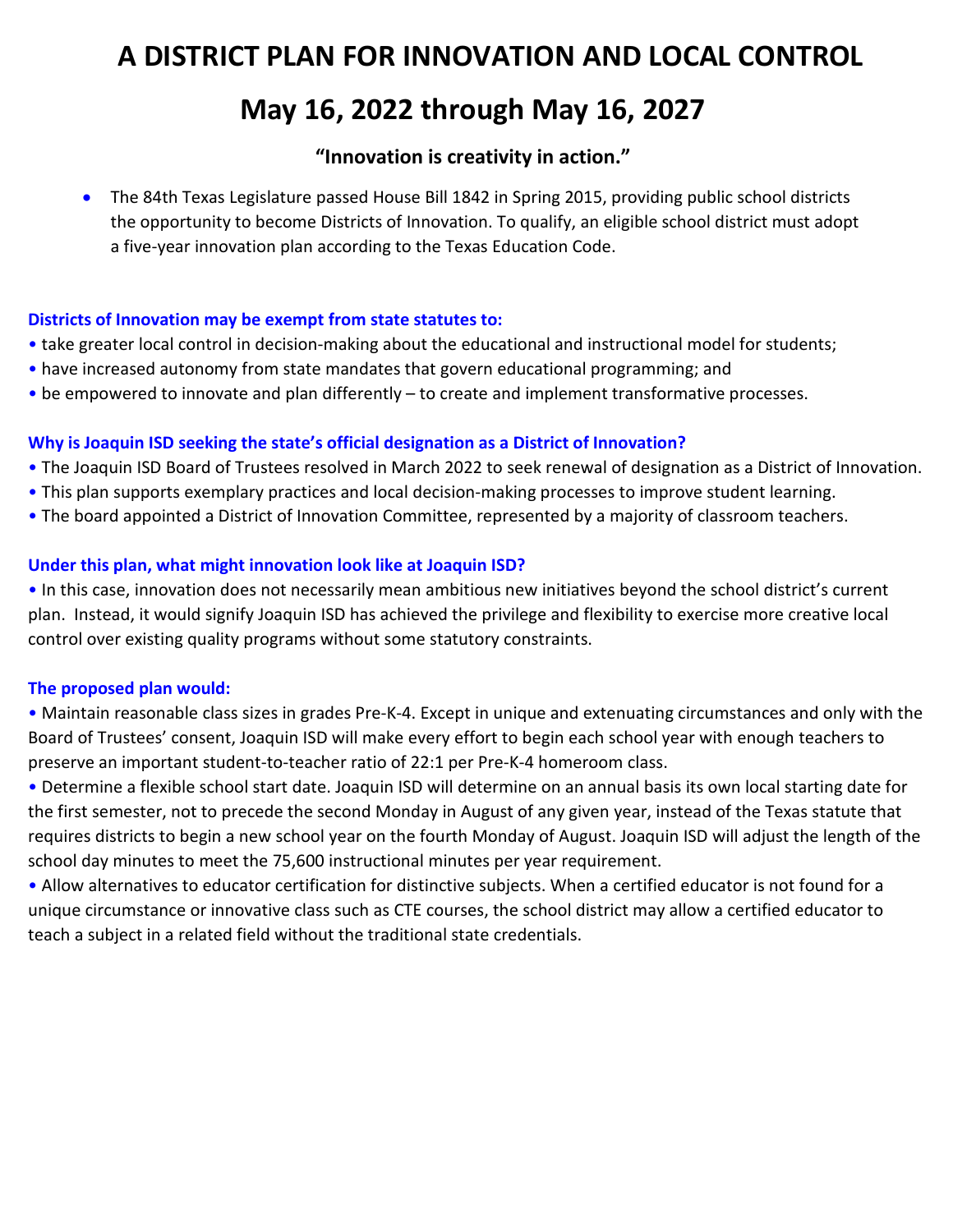## **JOAQUIN ISD PLAN FOR INNOVATION & LOCAL CONTROL**

## **INTRODUCTION**

Joaquin ISD is committed to providing high quality instruction in an environment conducive to learning.

Joaquin ISD continues to intentionally and strategically design a school system that: engages the digital generation; assesses student progress and growth using multiple, appropriate measures of assessment; embraces accountability to our community; transforms our school into a learning organization; and advocates local control to be restored to community schools.

House Bill 1842 passed during the 84th Texas Legislative Session in Spring 2015 provides Texas public school districts the opportunity to be designated as *Districts of Innovation*. To qualify and access allowable exemptions, an eligible school district must adopt an innovation plan, as set forth in Texas Education Code, Chapter 12A.

Districts of Innovation may be released from several statutes to have:

• greater local control in making decisions about the educational and instructional model for students;

• increased autonomy and flexibility, with accountability, relative to state mandates that govern educational programming; and

• empowerment to innovate and think differently.

*\*Districts are not exempt from statutes that address curriculum, assessment and graduation requirements as well as academic and financial accountability.*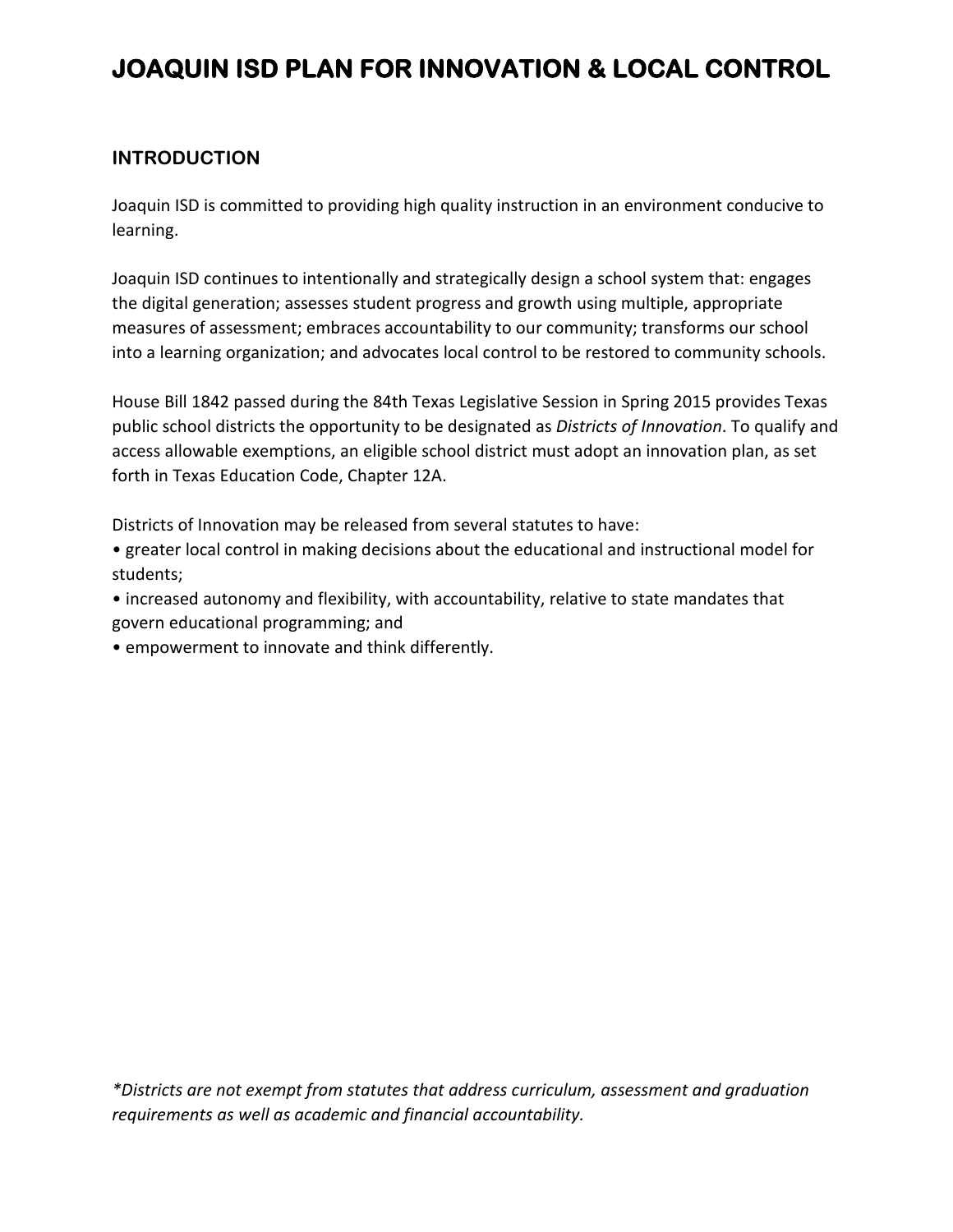#### **THE PROCESS**

On March 21, 2022, the Joaquin Independent School District Board of Trustees passed a resolution to initiate the renewal process as a District of Innovation.

The board appointed a District of Innovation Committee on March 21, 2022 with a charge to begin the process of renewing the local innovation plan. The committee consisted of a majority (60%) of classroom teachers with the remaining members being campus, district administrators, parents and community members. The committee met and finalized the proposed plan on April 6, 2022. The proposed District of Innovation plan was posted to the district website for public comment and review on April 7, 2022. The document will remain on the district website for the 30-day requirement prior to adoption. On April 8, 2022, the district notified the Commissioner of Education that the proposed plan had been published on the District's website. The committee held a public hearing with public comment at the regularly scheduled board meeting on April 25, 2022. The committee voted on approving the plan by unanimous vote on April 26, 2022. The board adopted the District of Innovation plan on May 16, 2022. The commissioner was notified of the adoption of the plan on May 17, 2022.

#### **COMMITTEE MEMBERS**

*Joaquin Elementary:* Ronna Yates-Teacher Tara Harris-Teacher Deborah Derbonne-Teacher Kelli Wood-Teacher Bubba Carrington-Principal

## *Joaquin Jr. High:*

Amanda Freeman-Teacher Rondalyn Neal-Teacher Shelli Vaughn-Teacher Ann McDaniel – Teacher Marfelia Martin - Secretary

*Joaquin High School:* Rusty Wilson-Teacher Lisa Barton -Teacher Yesenia Corrales-Teacher Amanda Hall-Teacher Terri Gray-Principal

#### *District/Parents/Community:*

Joel Bumback-Director of Finance Jennifer McCann-Admin. Services Coordinator Melanie Hughes – School Nurse Andrea Webb – Parent Phil Worsham - Community

**60% Classroom Teachers/ 40% Non-Teacher**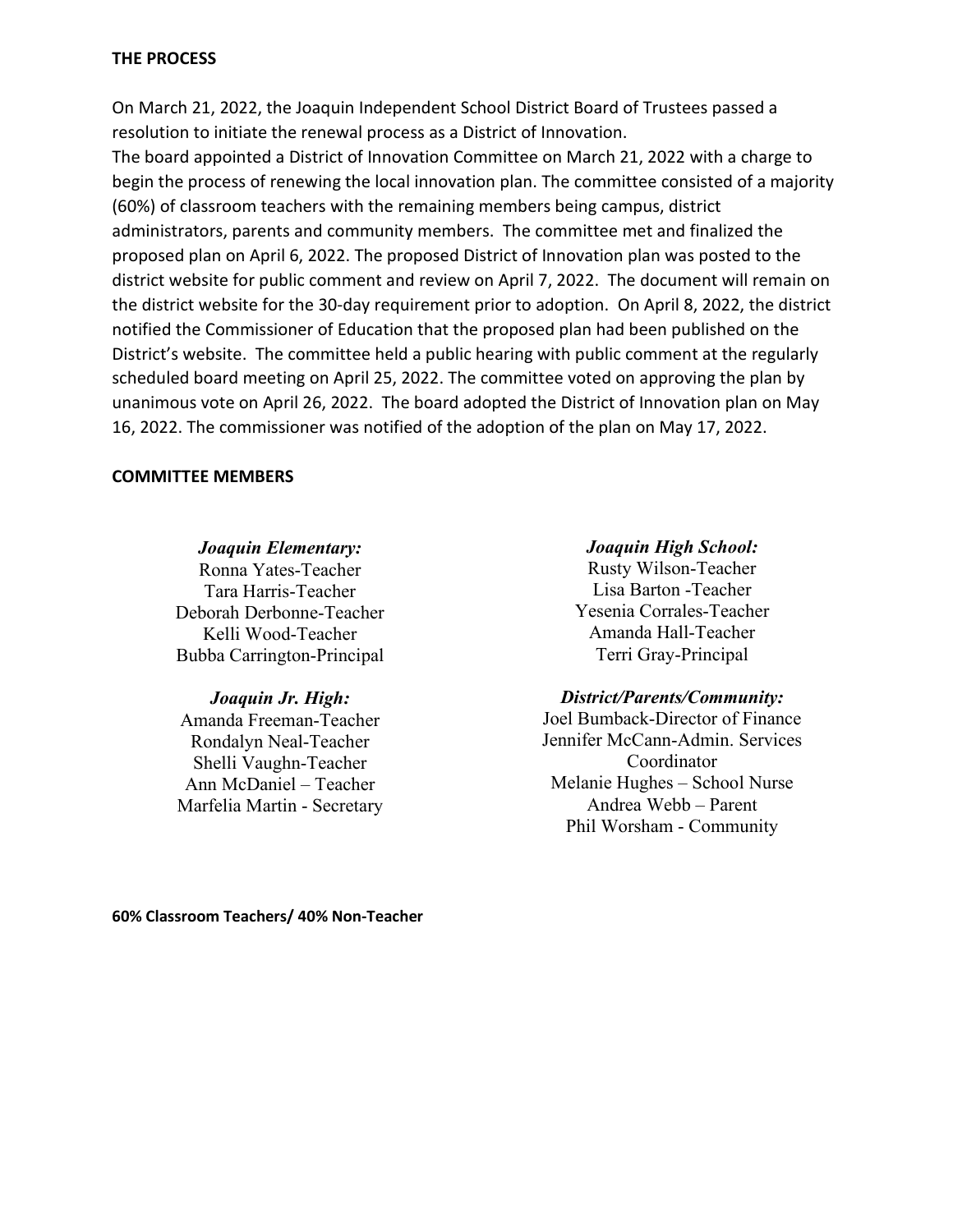## **Proposed Actions of the Plan of Innovation**

As a result of this plan, Joaquin ISD will apply the following innovative governance guidelines to the unique, local and instructional needs of its students and community.

## **1. MAINTAIN REASONABLE CLASS SIZES IN GRADES PRE-K-4**

(TEC 25.112a-g) (TEC 25.113a-b) (EEB LEGAL)

Manner in which the statute inhibits the plan:

The Texas Education Code requires districts to maintain 22 students or less in pre-kindergarten through 4th-grade classes. A school district must complete and file a waiver with the Texas Education Agency (TEA) for each class that exceeds this limit. These waivers are rarely rejected by TEA, making the process primarily for awareness purposes and to preserve a more personal instructional environment.

State law also requires districts to notify parents of waivers or exceptions to class size limits. Sometimes during the course of a school year, due to shifting enrollments, a class may return to a smaller studentto-teacher ratio before or after the waiver is formally granted, thus negating the notice or causing parents and staff unnecessary concern.

Joaquin ISD certainly recognizes reasonable class size plays a positive role in the classroom, and acknowledges the intent of the state requirements. However, class size must be balanced with the logistics and timing of adding staff, available campus resources or space, and the optimal teacher-tostudent ratio given the total number, age and needs of students. Often, it is not the number of the students but the makeup and chemistry of the classroom which create a more personal instructional environment. Most importantly, research shows the teacher in the classroom has the greatest impact on student learning, not absolute class size. This exemption does not disregard the intent of class size ratio requirements, but rather, allows Joaquin ISD the local control to determine class size.

## *Local Innovation Strategies:*

- A. In accordance with TEC §25.112, Joaquin ISD will make every effort to begin each school year with enough teachers to establish a student-to-teacher ratio of 22:1 per PREK-4 homeroom class. Also consistent with TEC §25.113, if, after consideration of the factors outlined below, any class size exceeds this ratio during the school year, the superintendent will inform and obtain consent from the Board of Trustees and will notify parents of affected students.
- B. If, during the school year, a PREK-4 homeroom exceeds 22:1, the administration will have 30 school days to consider:
	- 1. The subject/age to be taught, the teaching methodology to be used and any need for individual instruction in the class;
	- 2. Available space and resources;
	- 3. Whether another teacher should be hired (thus creating a new classroom);
	- 4. Whether a teaching assistant could be added to the homeroom class; or
	- 5. Whether keeping the class intact is more advantageous than separating students, in which case the class size may slightly exceed 22:1.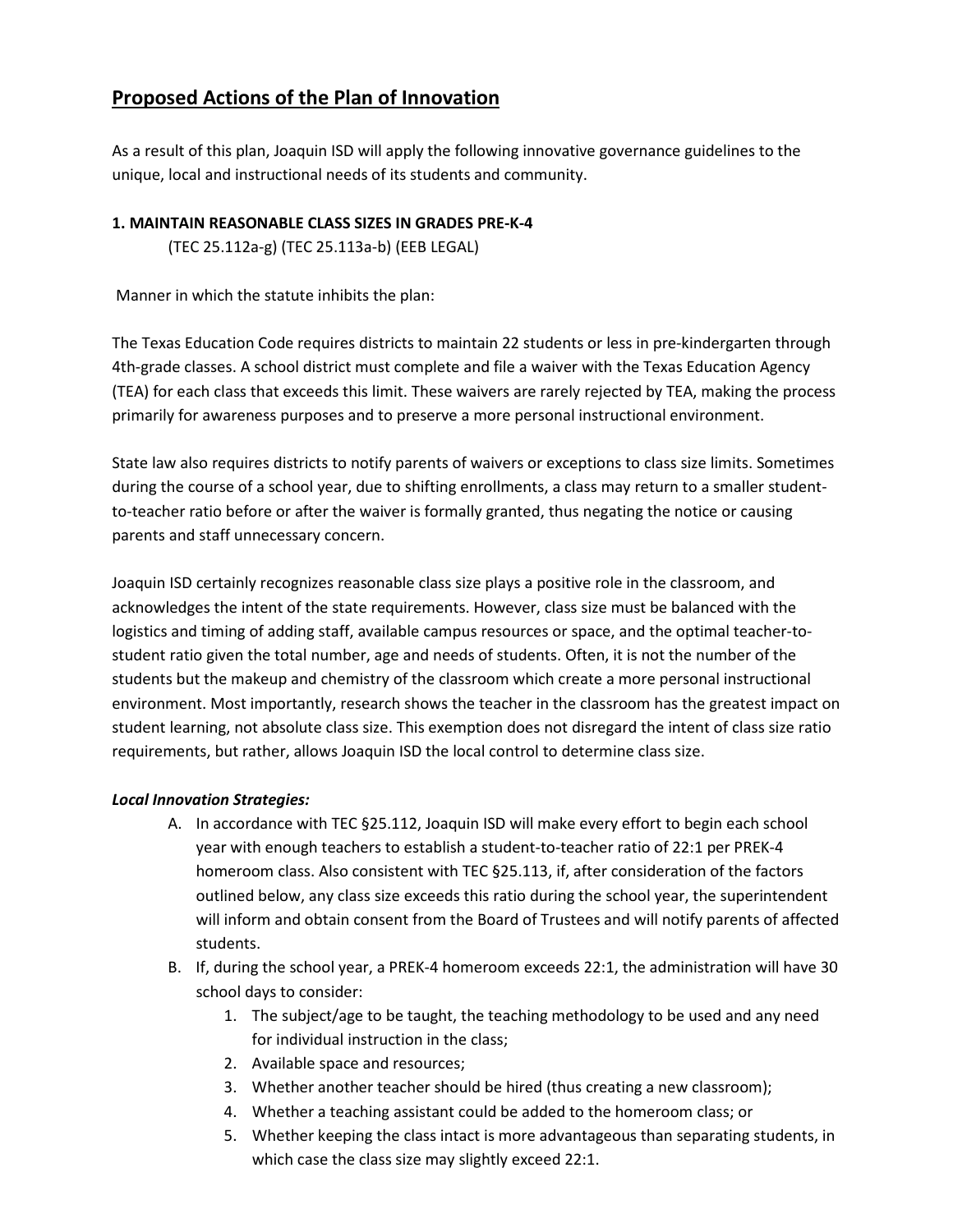- C. Consistent with TEC §25.112, TEC §25.114 and TEA guidance, the 22:1 ratio does not apply to physical education or fine arts classes. In such subjects, Joaquin ISD will consider
- D. student/teacher ratios appropriate to implement the curriculum and ensure student and staff safety.
- E. Additionally, consistent with TEC §25.112, Joaquin ISD will not be required to seek consent from the Board of Trustees for a homeroom classroom that may exceed 22:1 during the last 12 weeks of the school year.
- F. A TEA waiver will no longer be filed when a PRE-K-4 classroom exceeds the 22:1 ratio, although the Joaquin ISD Board of Trustees must still consent and parents must still be notified.
- G. The district will not allow the average class size per grade level (PRE-K-4) to exceed 23:1.

## **2. DETERMINE A FLEXIBLE SCHOOL START DATE**

(TEC §25.0811a) (EB LEGAL)

Manner in which the statute inhibits the plan:

The Texas Education Code states a school district may not begin student instruction before the fourth Monday of August. For many years this was the rule; however, districts had the option of applying for a waiver to begin earlier, even as early as the second Monday in August.

The start-date waiver was eventually removed when the legislature determined school districts should begin the first semester no earlier than the fourth Monday of August, with no exceptions. The current process allows no flexibility in the design and balancing of instructional semesters to meet the needs of students or the wishes of the local board of trustees, who represent community interests in this matter.

## *Local Innovation Strategies:*

- A. Joaquin ISD will determine on an annual basis the local starting date of the first semester, not to precede the second Monday in August of any given year.
- B. The annual calendar will be submitted by the District Calendar Committee and approved by the board of trustees.

## **3. ALLOW ALTERNATIVES TO EDUCATOR CERTIFICATION FOR DISTINCTIVE SUBJECTS**

(TEC §21.003a) (TEC §21.057a-e) (DK LEGAL) (DBA LEGAL)

Manner in which the statute inhibits the plan:

Texas Education Codes state a person may not be employed as an educator by a school district unless the individual holds an appropriate certificate or permit issued by the appropriate state agency. In the event a school district cannot locate a certified teacher for a position, or a teacher is teaching a subject outside her or his certification, the district must request emergency certification from the Texas Education Agency and/or the State Board of Educator Certification. This system is burdensome and does not take into account the unique financial and/or instructional needs of the district, especially for innovative classes where certification may not exist or educators with those credentials may not be readily available.